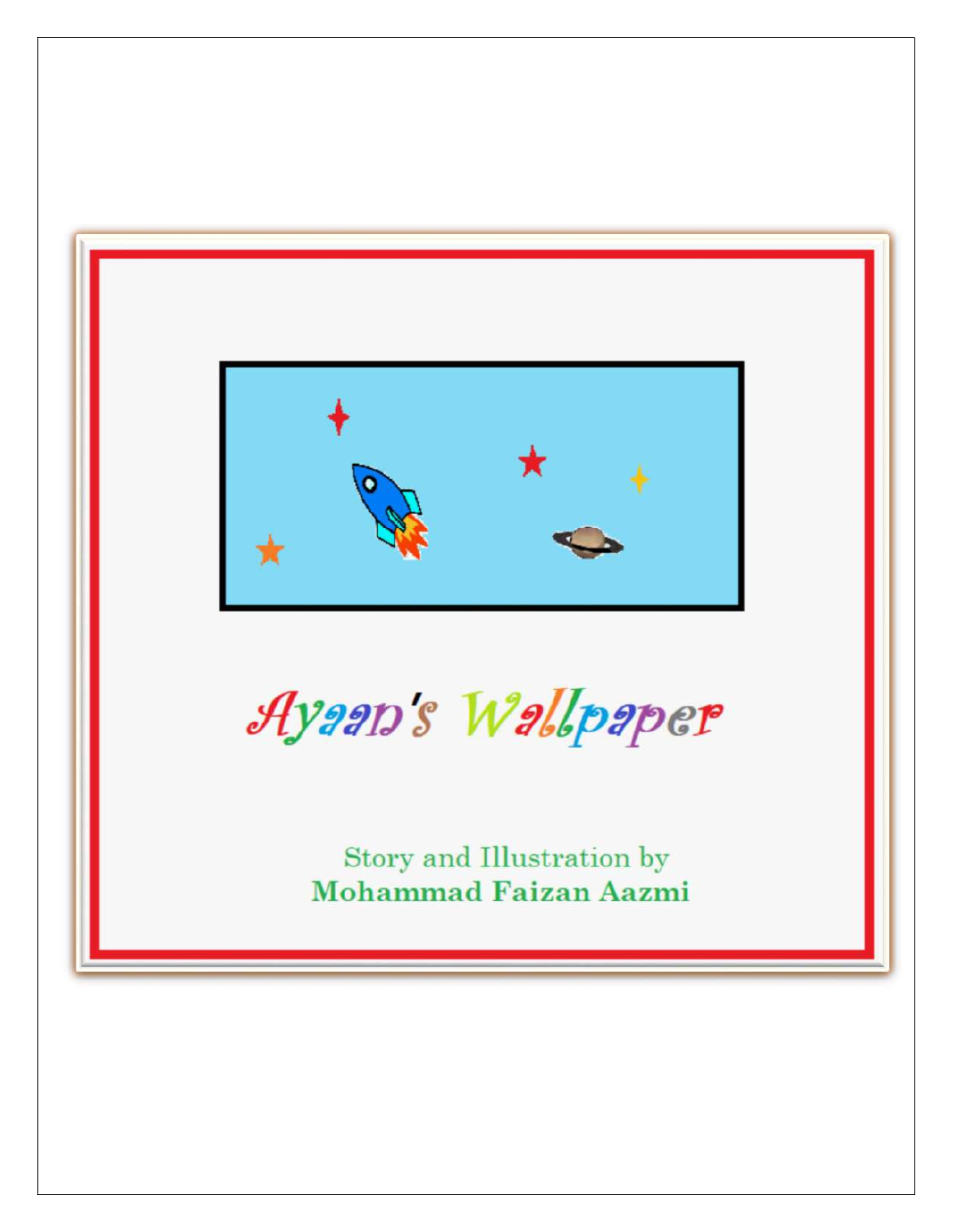This is the story of Ayaan, an eight-year-old boy who is very excited because it is his birthday next Sunday. Ayaan wants to invite his friends to his room and have a birthday party.



 Apart from decorating his room, he also wanted to makeover his bedroom with a new wallpaper on the wall beside his bed.



## Friends,

Do you want to help Ayaan with his new wallpaper task?

Where do you think Ayaan can get the new wallpapers?

Lets find out!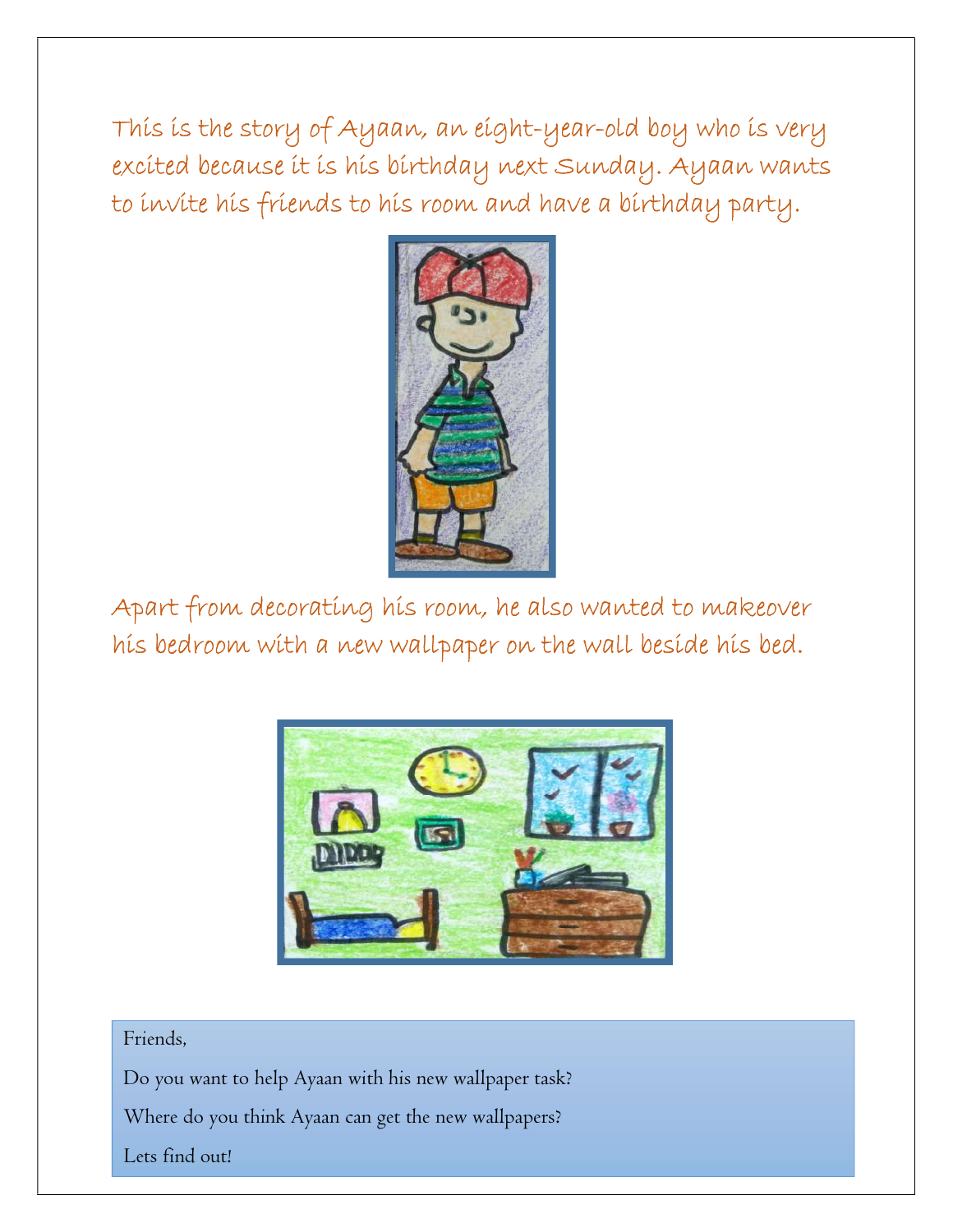Ayaan goes to the nearby Piccadilly Street to a new store to píck new wallpapers.



 Ayaan wants to be an astronaut when he grows up so as soon as he saw the wallpaper with stars and planets he said, "I love this wallpaper, and I think I will buy this one."



## Friends,

 $\boxed{\phantom{\text{red}}$  Do you think Ayaan knows how much wallpaper he would need for his wall?

Lets find out!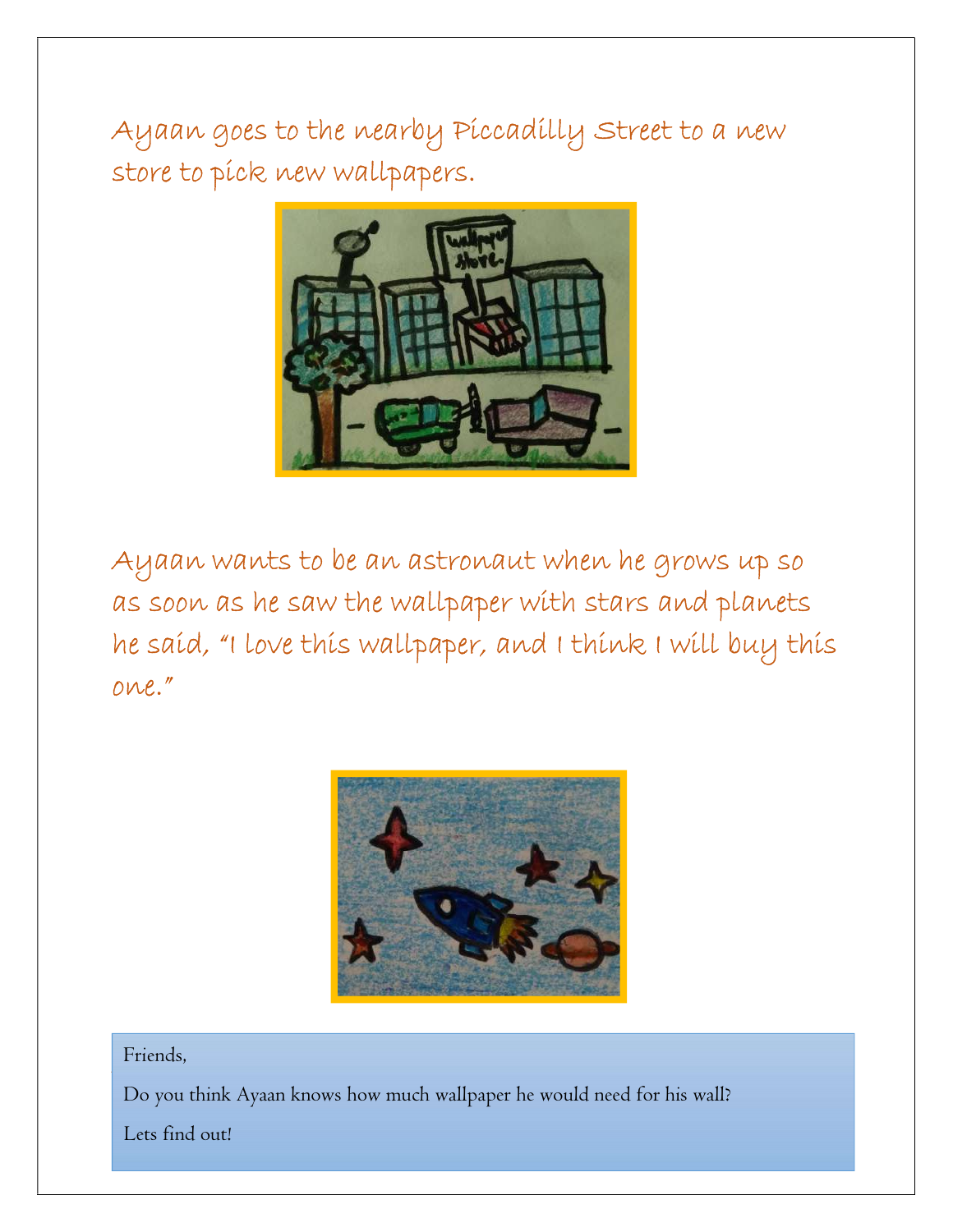Shopkeeper: Great choice! How many wallpapers do you want?

Ayaan: hmm, I am not sure how many of these I need.

Shopkeeper: Well, what is the area of your wall?

 Ayaan: Not sure, how do I know and why I need to know the area?

 Shopkeeper: The area will determine the number of these sheets you need.

Friends,

Do you think Ayaan need to take one wallpaper, take it back home and measure how many of rese wanpapers a these wallpapers are needed? Not exactly, there is a shortcut method.

Do you know?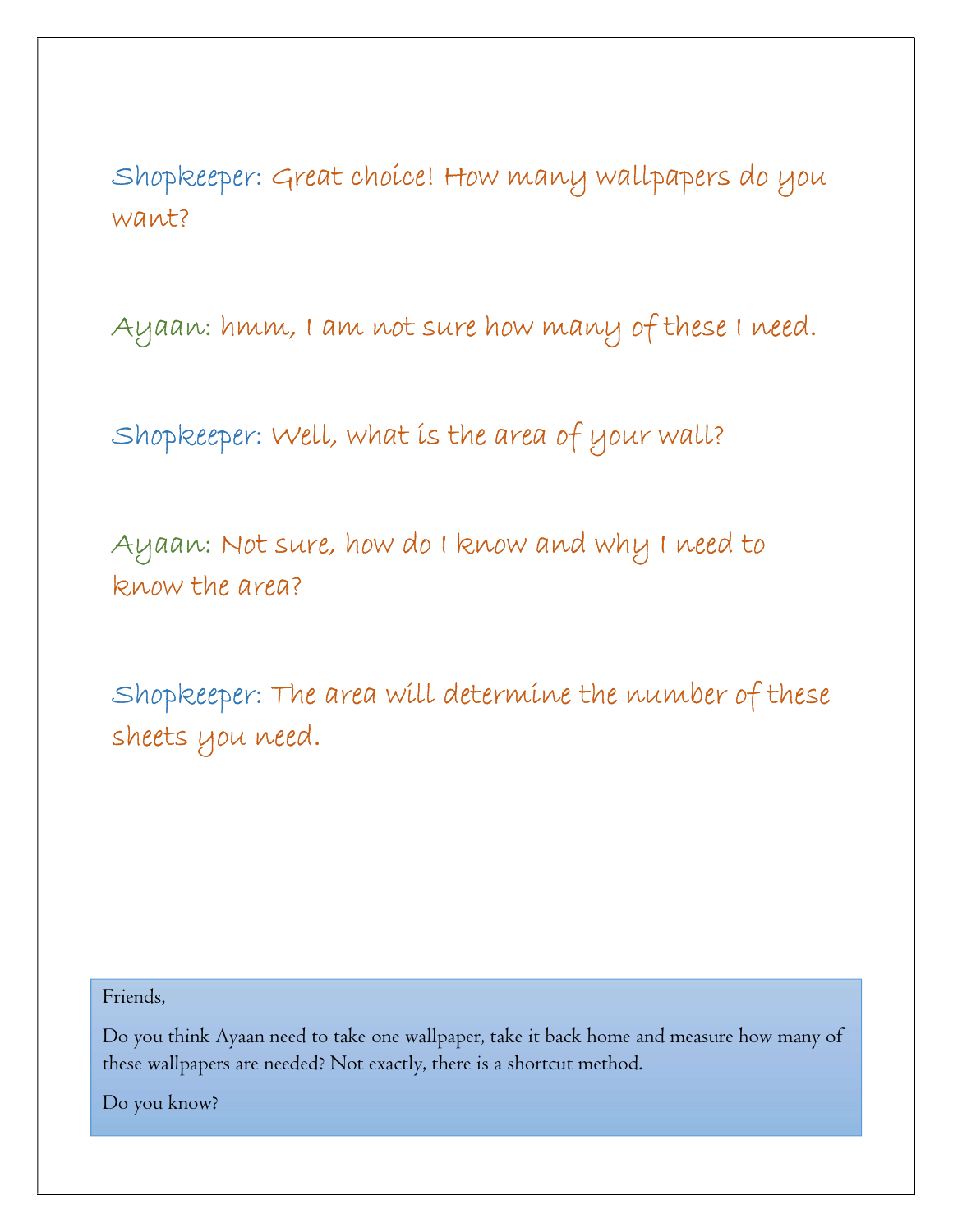Ayaan: How do I find the area of the wall?<br>Shopkeeper: Good Question! Look at this Rubik's cube. How many blocks are there on one side?

Ayaan: hmm, one, two, three…. There are nine blocks

Shopkeeper: Good! So the area of one side of this cube is nine blocks.

Ayaan: Okay, but how do I calculate area for the wall, as there are no blocks.

Shopkeeper: Great Question, smart boy! Look at the cube again, how many blocks are there on two edges of the block.

Ayaan: Three on each side.



 Shopkeeper: Good! Now just multiply the number of these two sides and you will get the area of the cube.

Ayaan:  $3 \times 3 = 9$ ; so the area is 9 blocks, Wow! That's simple.

 Shopkeeper: Now for your wall you need to calculate the size of the two sides of the wall. The longer side is called length (l) and shorter side will be called breadth (b). Ayaan: I got it. I will call my brother Faizan and ask him to measure it for me.

Do you think now Ayaan can apply the formula and know how many wallpapers he need?

Let's see.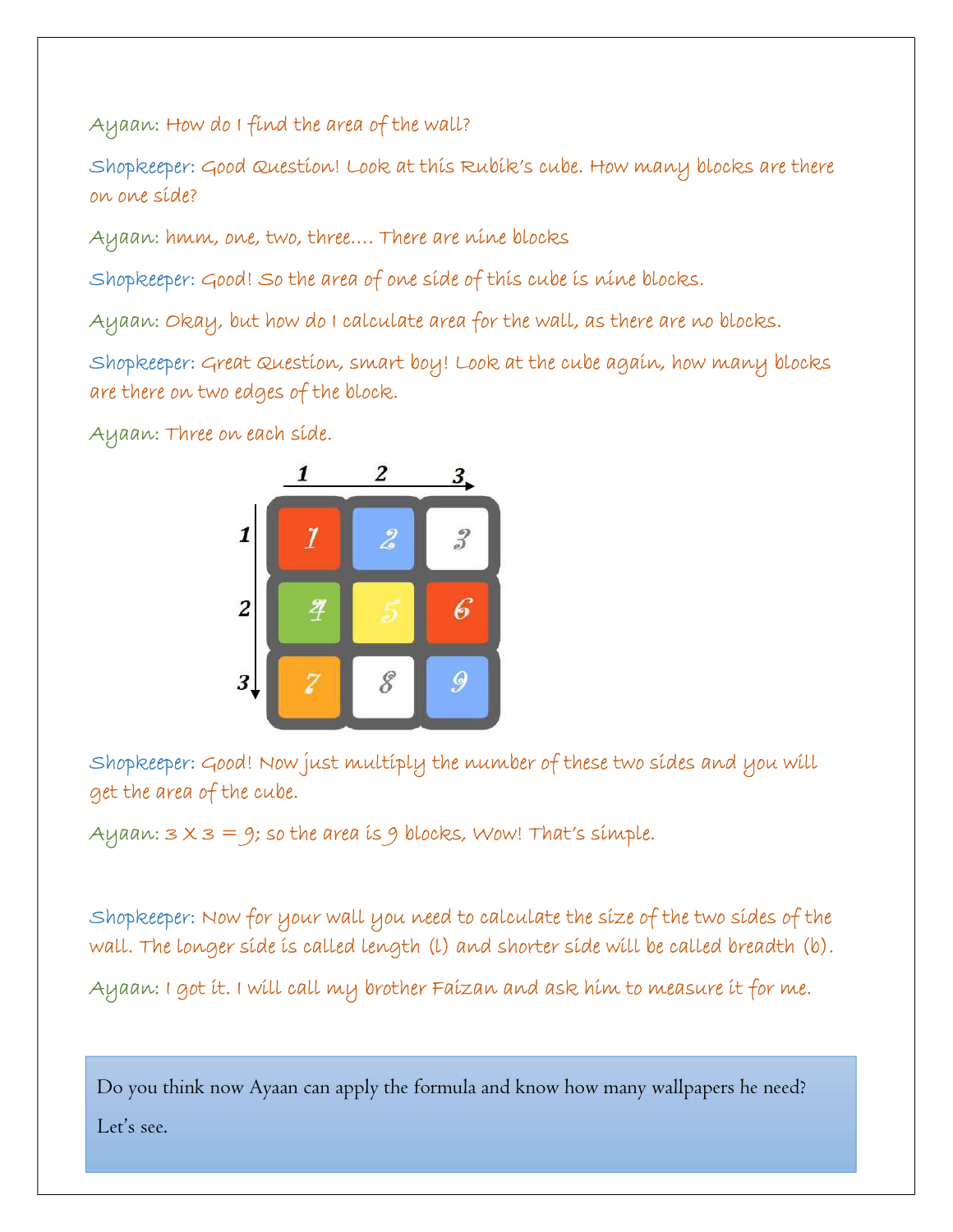

 Shopkeeper: Good! Now can you calculate the area of the wall? Ayaan: Yes, I would multiple length with breadth.

> Length  $\times$  breadth  $=$  area  $10 \times 8 = 80$  square feet

Ayaan: The area is 80 square feet, so how many sheets I would need.

Shopkeeper: Good! The area of each sheet is one square feet, so can you tell how many you would need for your wall of 80 sq. feet?

# Ayaan: Yes! I would need 80 sheets

Shopkeeper: Awesome! There you go, I have packed some extra in case you mess up some of them while pasting. You are a smart kid!

### Friends,

Thanks you so much for helping Ayaan with his favorite wallpaper and helping him in understanding how to calculate the area and how much wallpaper he needs.